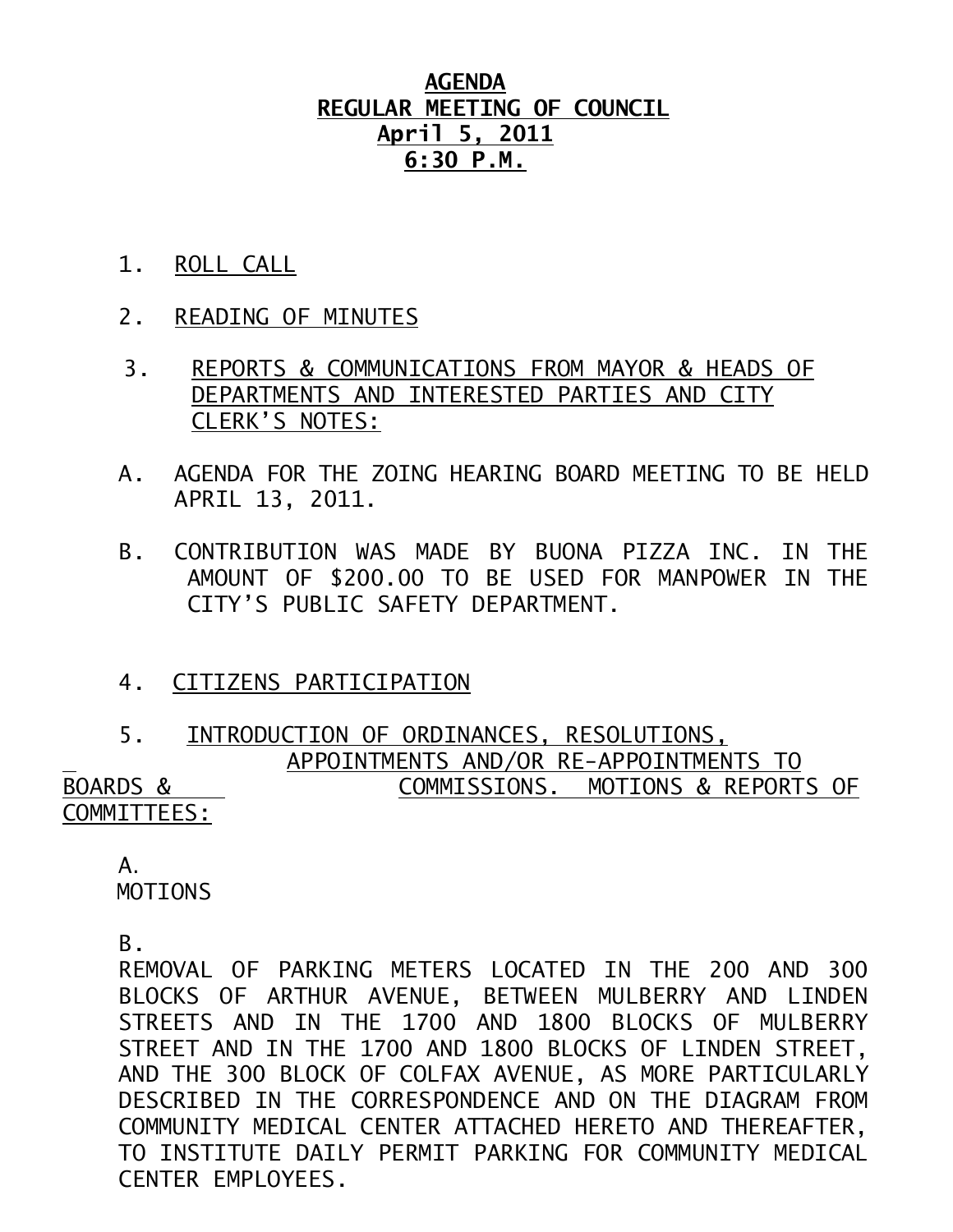C.

REGULATING THE SALE OF METHYLENEDIOXPYROVALERONE (MDPV) AND METHADONES COMMONLY REFERRED TO AS "BATH SALTS" AND/OR ANY DERIVATIVES TO MINORS; THE POSSESSION OF METHYLENEDIOXPYROVALERONE (MDPV) AND METHADONES COMMONLY REFERRED TO AS "BATH SALTS" AND/OR ANY DERIVATIVES BY MINORS; AND PROVIDING FOR ENFORCEMENT OF THESE PROVISIONS, INCLUDING PENALTIES FOR VIOLATIONS.

D.

REGULATING THE SALE OF METHYLENEDIOXPYROVALERONE (MDPV) AND METHADONES COMMONLY REFERRED TO AS "BATH SALTS" AND/OR ANY DERIVATIVES FOR HUMAN CONSUMPTION OR HUMAN INGESTION; PROHIBITING THE POSSESSION OF METHADONES AND METHYLENEDIOXPYROVALERONE (MDPV) COMMONLY REFERRED TO AS "BATH SALTS" AND/OR ANY DERIVATIVES FOR HUMAN CONSUMPTION OR HUMAN INJESTION AND PROHIBITING THE MANUFACTURE AND PRODUCTION OF METHADONES AND METHYLENEDIOXPYROVALERONE (MDPV) COMMONLY REFERRED TO AS "BATH SALTS" AND/OR ANY DERIVATIVES AND PROVIDING FOR ENFORCEMENT OF THESE PROVISIONS, INCLUDING PENALTIES FOR VIOLATIONS.

E.

REGULATING THE SALE OF SYNTHETIC CANNABINOIDS AND/OR ITS DERIVATIVES TO MINORS; PROHIBITING THE POSSESSION OF SYNTHETIC CANNABINOIDS AND/OR ITS DERIVATIVES BY MINORS; AND PROVIDING FOR ENFORCEMENT OF THESE PROVISIONS, INCLUDING PENALTIES FOR VIOLATIONS.

F.

REGULATING THE SALE OF SYNTHETIC CANNABINOIDS AND/OR ANY DERIVATIVES FOR HUMAN CONSUMPTION OR HUMAN INGESTION; PROHIBITING THE POSSESSION OF SYNTHETIC CANNABINOIDS AND/OR ITS DERIVATIVES FOR HUMAN CONSUMPTION OR HUMAN INJESTION AND PROHIBITING THE MANUFACTURE AND PRODUCTION OF SYNTHETIC CANNABINOIDS AND/OR ANY DERIVATIVES AND PROVIDING FOR ENFORCEMENT OF THESE PROVISIONS, INCLUDING PENALTIES FOR VIOLATIONS.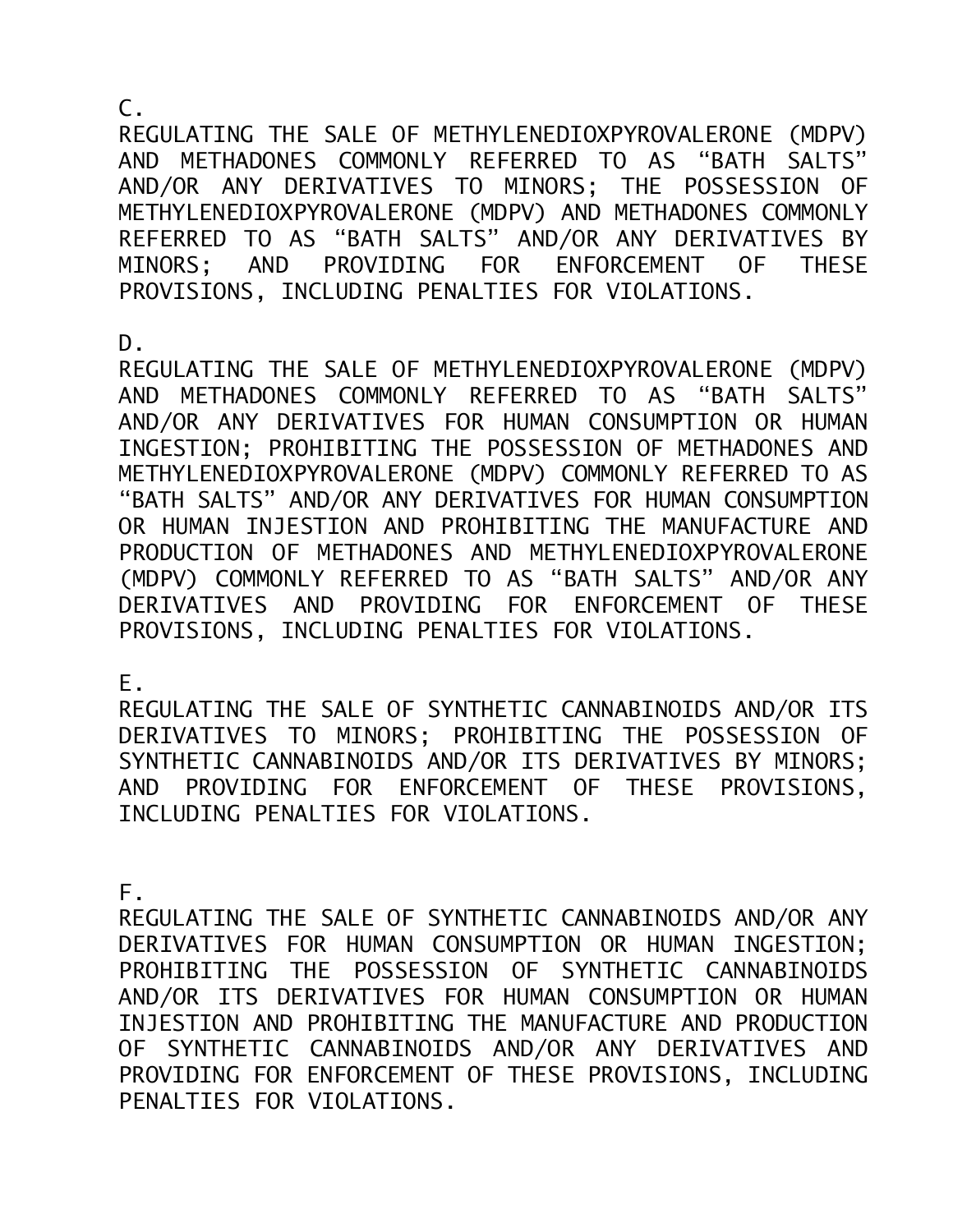G.

AUTHORIZING THE MAYOR AND OTHER APPROPRIATE CITY OFFICIALS TO GRANT A SPECIAL ENCROACHMENT PERMIT TO PIZZA BY PAPPAS TO OPERATE AN OUTDOOR RESTAURANT AT 303 NORTH WASHINGTON AVENUE, SCRANTON, PENNSYLVANIA.

# 6. CONSIDERATION OF ORDINANCES – READING BY TITLE –

A. NO BUSINESS AT THIS TIME.

## 7. FINAL READING OF RESOLUTIONS AND ORDINANCES – CONSIDERATION FOR ADOPTION:

A.

FOR CONSIDERATION BY THE COMMITTEE ON COMMUNITY DEVELOPMENT

FOR ADOPTION-RESOLUTION NO. 18, 2011 - ACCEPTING THE RECOMMENDATION OF THE HISTORICAL ARCHITECTURE REVIEW BOARD ("HARB") AND APPROVING THE CERTIFICATE OF APPROPRIATENESS FOR A+SIGNS, INC.,259 SOUTH KEYSER AVENUE, OLD FORGE, PENNSYLVANIA, FOR INSTALLATION OF ONE SINGLE-SIDED SIGN ON FRONT FASCIA OF BUILDING; ONE NON-ILLUMINATED PANEL TO BE 4' 6"X 28'; LETTERS ON PANEL TO BE INTERNALLY ILLUMINATED CHANNEL LETTERS; LETTERS TO BE INTERNALLY ILLUMINATED WITH LED LIGHTING SYSTEM; LETTERS TO BE FABRICATED OF ALUMINUM RETURNS WITH PLEXI GLASS FACES AND EXISTING AWNING TO BE REPLACED WITH BURGANDY COLORED FABRIC AT 135 WYOMING AVENUE, SCRANTON, PENNSYLVANIA.

B.

FOR CONSIDERATION BY THE COMMITTEE ON COMMUNITY DEVELOPMENT

FOR ADOPTION-RESOLUTION NO. 14, 2011 (PREVIOUSLY TABLED)- AUTHORIZING THE MAYOR AND OTHER APPROPRIATE CITY OFFICIALS FOR THE CITY OF SCRANTON TO ENTER INTO AN AMENDMENT TO ITS CONTRACT WITH THE COMMONWEALTH OF PENNSYLVANIA DEPARTMENT OF COMMUNITY AND ECONOMIC DEVELOPMENT FOR HOUSING AND REDEVELOPMENT ASSISTANCE CONCERNING THE RENOVATION OF THE CONNELL BUILDING IN ORDER TO INCREASE THE GRANT FUNDING THEREUNDER BY